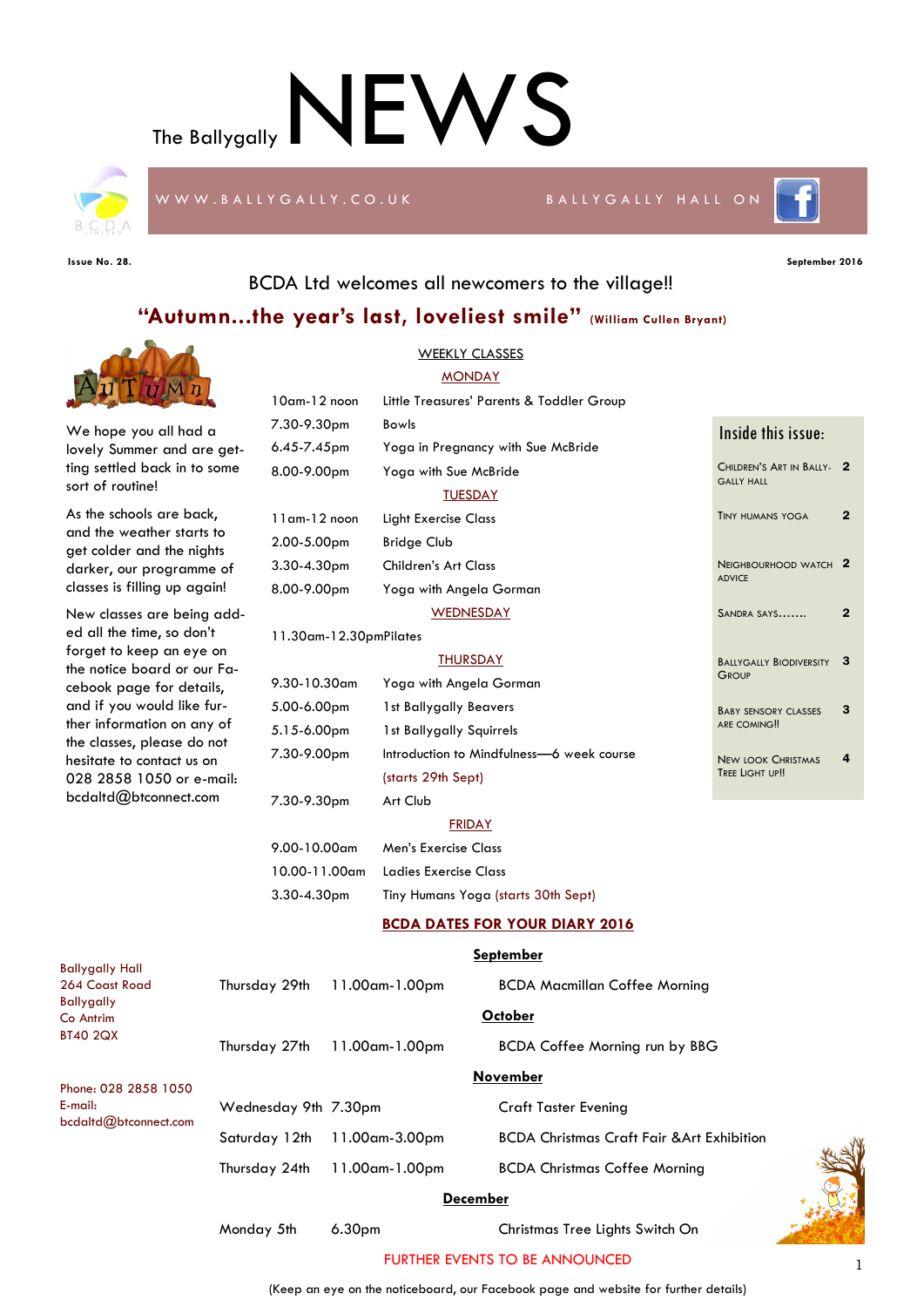# **Children's Art in Ballygally Hall**



Summer Art Event

The three day children's Summer Art event held in Ballygally Community Hall turned out to be a great success. Fourteen children attended and each one produced a beautiful underwater scene. The children are to be congratulated on their hard work and excellent behaviour. The event was enjoyed by all.

As the new term begins the weekly children's Art classes start again on Tuesday 13th September 3:30-4:30 pm. These will take place every Tuesday afternoon during term time and anyone aged 4-11 yrs are very welcome. Children will get a chance to develop their art skills using a wide variety of materials. The classes are taken by a qualified art teacher Rosalind Fair. Each lesson costs £5 and all materials are provided. The autumn term is always very exciting

with Halloween on the horizon and the run up to Christmas.

If you have a budding young artist in the family and want to book a place or to get more information phone Rosalind 02828583400, email [rosalind.fair456@gmail.co](mailto:rosalind.fair456@gmail.com) [m](mailto:rosalind.fair456@gmail.com) or contact BCDA.



Team building



Heart breaths!

# **Feature Class-Tiny Humans Yoga**

Tiny Humans Yoga is a project set up for children from three to six years old. These classes have been running from April 2016, and had the pleasure of taking place in Ballygally Hall for four weeks during July and August.

Tiny Humans Yoga classes cover a wide range of unique activities aimed to develop meaningful skills for children. This can be anything from new movements through yoga poses, relaxation techniques through a

variety of breathing exercises, working on peer interaction by working together as a group, using our creativity through drawing and exploring new materials, and much, much more. It is believed that the better children develop these skills, the happier, more meaningful and peaceful their adult lives will be.

So, come join the fun! We are excited to announce that Tiny Humans Yoga will be holding an after school special in Ballygally Hall for 8 weeks from Friday 30th

September 2016 from 3:30pm – 4:30pm. Classes cost £45 for eight weeks and must be paid in advance. To secure your place email [tinyhumansy](mailto:tinyhumansyoga16@gmail.com)[oga16@gmail.com](mailto:tinyhumansyoga16@gmail.com) for a registration form and leave in to Ballygally Hall! Likewise, you can contact me personally on 07731175787 for more information.

Thank you for all your support!

Love and light,

Victoria x.

# **NEIGHBOURHOOD WATCH SAY PLEASE BE VIGILANT!!**

There has been a spate recently of creeper burglaries (people who creep about at night when your curtains are

open and look in to see what valuables could be easily taken!) in our area. We would urge you all to be especially vigilant and

inform all your friends and neighbours to take extra precautions to protect property and vehicles.



### **DID YOU SEE THE BELFAST NEWSLETTER ON SATURDAY 23RD JULY 2016??**

Here's what Sandra Chapman had to say:

"Co. Down has lovely beaches, so too has the north coast, including Donegal.

Yet we in east Antrim have a delightful beach which the media never mentions.

Ballygally beach on the Coast Road was packed on Tuesday with families enjoying the high temperatures. The village has a big, new shop which sells the nation's favourite ice-cream and it also did a roaring trade in buckets and spades. Yes, it

was one of those memorable days which I hope my little Italian grand nieces will remember when they're as old as me."

Isn't it lovely to see Ballygally getting some well deserved recognition for the little gem that it is!!

Many thanks and keep safe.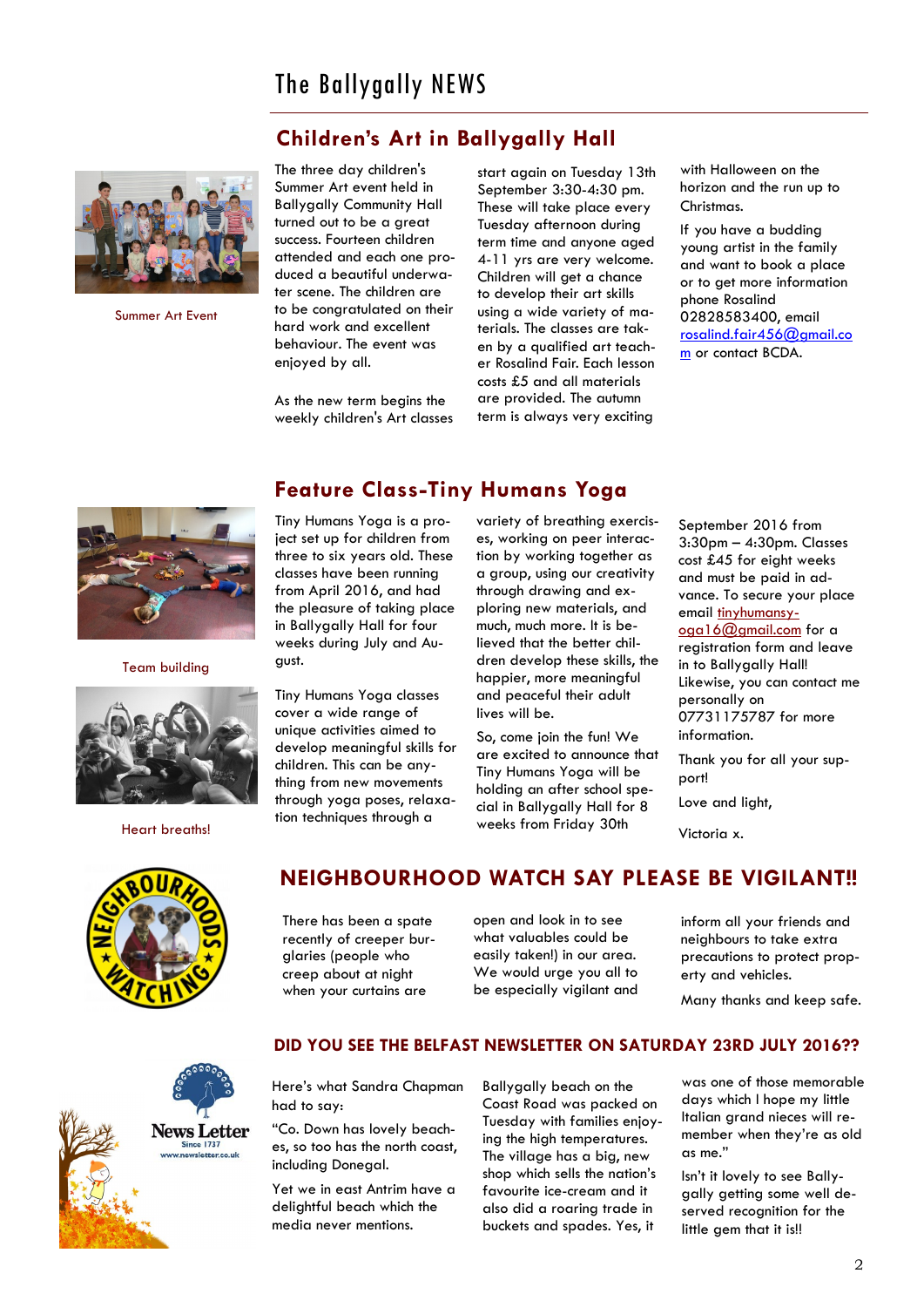# **Ballygally Biodiversity Group**



The Ballygally Biodiversity Group (BBG) has entered into a partnership with Mid and East Antrim Borough Council to develop and implement environmental projects in the Ballygally area and Chaine's Wood.

Since our last article the BBG has held a joint community litter pick with BCDA, in and around Ballygally and Beach Area, 12 bags of rubbish were collected. We intend to have another litter pick in early October 2016 and will be calling on volunteers to help us with this task.



The BBG has received funding from Live Here Love Here for the Daffodil Lane Biodiversity Project Ballygally. This project will improve the natural appearance of Daffodil Lane by planting daffodils, wild flowers and native plants along the sides of the lane. The BBG are asking for community help to clear verges and plant bulbs. We will provide all the equipment and necessary tools. It is hoped that we will carry out this work on a weekend in early October. We will keep you updated on the Ballygally biodiversity Face Book page and on the Ballygally Hall notice board. If

you would like to volunteer, and be part of this community project, please contact the BBG on *07933917942* or by email at

*[BBioGroup@hotmail.com.](mailto:BBioGroup@hotmail.com)*



### **Ballygally Biodiversity Group - New UK Squirrel Initiative.**

Seven organisations have come together with European funding to bring about the first UK wide Grey Squirrel control project named "**Red Squirrels United**". Ulster Wildlife is the NI partner and the BBG will be participating in the project. A team of people has been employed for the three year project. Their aims are to protect and conserve the

Red Squirrel in Northern Ireland. The Red Squirrel Conservation Ranger for Mid Antrim is Joe Dowdall and he can be contacted, for further information, on **07816 065 985** at any time. Please report any sightings of Grey Squirrels to Joe or the BBG.

### **Ballygally Biodiversity Group – New Website.**

The BBG is currently developing a website to keep the community informed of local biodiversity projects and progress on supporting native wild life and species. We would welcome your views, comments and suggestions. The web address is [http://](http://bbgnl.webplus.net) [bbgnl.webplus.net](http://bbgnl.webplus.net)

# **Baby Sensory Classes are coming to Ballygally!!**

We are delighted to announce that Judith Moore will be bringing Baby Sensory classes to Ballygally from early December.

Our multi-award winning classes will introduce you and your baby to a world of sensory delights, where the two of you can relax, spend quality time with each other and enjoy meeting other new parents. Specifically designed from birth, the programme is packed with an incredible variety of sounds, smells, sights, textures, music, dance, signing and massage – and you'll never experience the same class twice.

Baby Sensory is magical world, full of glowing balls, light shows, puppets, bubbles, petals, rainbows, even an underwater experience of breathtaking imagination. Everything we do is backed by scientific research, carefully designed with your baby's development in mind, and we're passionate about sharing our knowledge. For the first year of your baby's life is *the* most important. Soon after birth, the brain starts creating two million new connections every second! So come, have some fun, and let's make the most of this very special time.

Classes are suitable for babies from 0-13 months. They will be held in the fabulous Ballygally Hall on a Wednesday morning.

**\*\*You can sign up NOW for a TASTER CLASS which will be held on Wednesday 16th November\*\***

Please visit [www.babysensory.com](http://www.babysensory.com) to book your place and check out our Facebook page 'Baby Sensory Newtownabbey and East Antrim' for more information.





www.babysensory.com

# **We need your help!!**

We would like to run some more classes in Ballygally Hall, if you know of anyone who has a particular talent. who would like to run a class in the Hall, please contact us

We've done the research; so you can enjoy the fun...

on bcdaltd@btconnect.com, or telephone 02828581050.